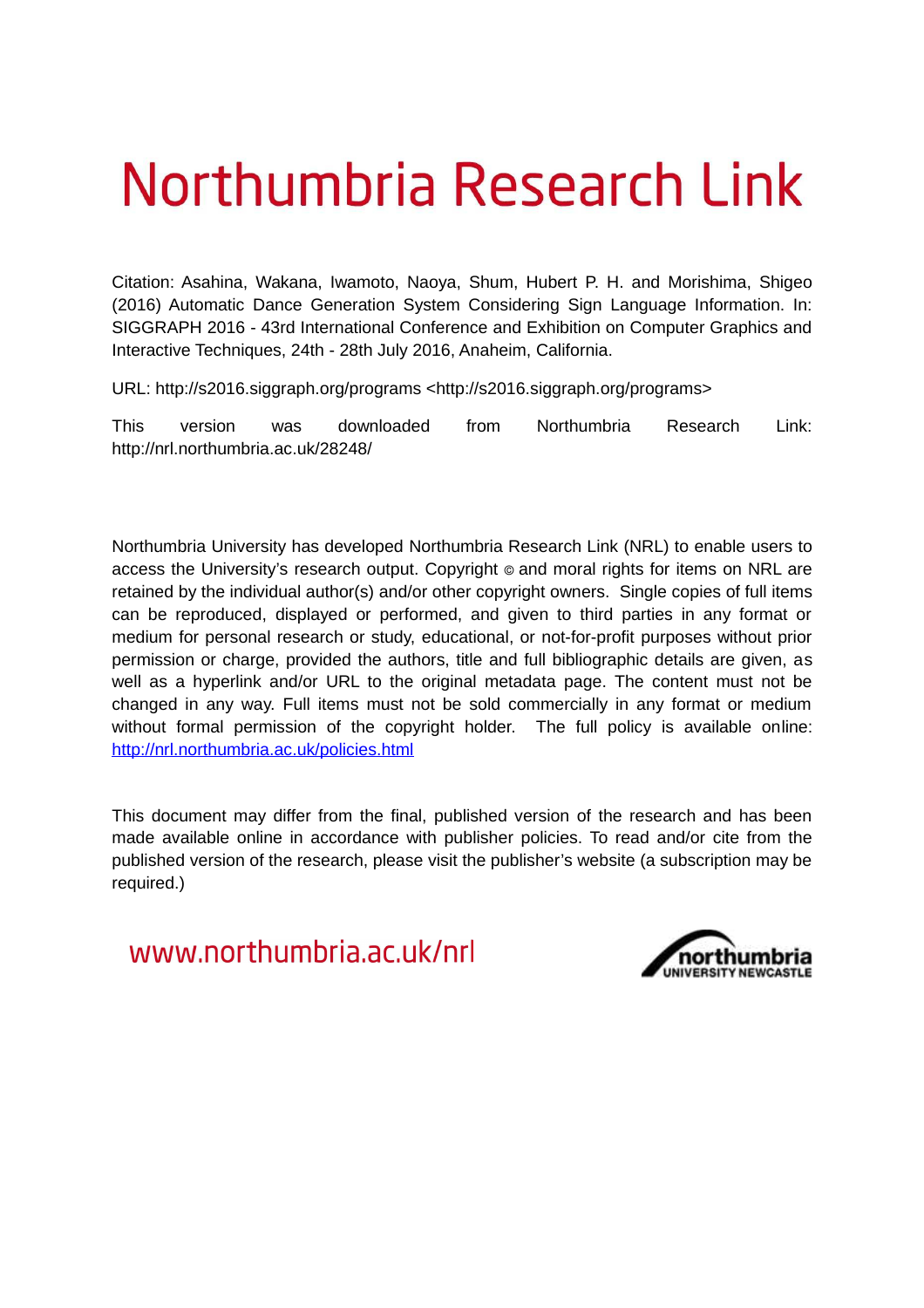

**Figure 1 :The overview of our work**

# 1. Introduction

In recent years, thanks to the development of 3DCG animation editing tools (*e.g. MikuMikuDance*), a lot of 3D character dance animation movies are created by amateur users. However it is very difficult to create choreography from scratch without any technical knowledge. Shiratori et al. [2006] produced the dance automatic generation system considering rhythm and intensity of dance motions. However each segment is selected randomly from database, so the generated dance motion has no linguistic or emotional meanings. Takano et al. [2010] produced a human motion generation system considering motion labels. However they use simple motion labels like "running" or "jump", so they cannot generate motions that express emotions. In reality, professional dancers make choreography based on music features or lyrics in music, and express emotion or how they feel in music. In our work, we aim at generating more emotional dance motion easily. Therefore, we use linguistic information in lyrics, and generate dance motion.

## **Concepts:** • **Computing methodologies~Motion processing**

**Keywords:** sign dance, motion analysis, linguistic information

Copyright is held by the owner/author(s).

SIGGRAPH '16 Posters, July 24-28, 2016, Anaheim, CA, ACM 978-1-4503-4371-8/16/07. http://dx.doi.org/10.1145/2945078.2945101

In this paper, we propose the system to generate the sign dance motion from continuous sign language motion based on lyrics of music. This system could help the deaf to listen to music as visualized music application.

## 2. Sign dance motion synthesis

Fig.1 shows the outline of our system. In our system, the input is a sign language motion and by using our Sign Dance Model, we can generate a new sign dance motion as output automatically. First, we divide the input sign language motion into 4 count segments each (①). Then, based on Sign Dance Model, we estimate the sign dance motion features  $(2)$ . Next, we choose the candidate sign dance motion segments from the sign dance database, which is the most similar with estimated dance motion features  $(③)$ . Finally, we synthesize hand joint motion from input sign language motion and other joint motion from estimated sign dance candidate motion  $(\mathcal{A})$ .

## **Construction of learning motion data:**

To build a Sign Dance Model, lots of learning motion data is required. Therefore, by using marker-based motion capture system, we captured the movement of a professional sign dancer. Then, we got sign language motion and sign dance motion data of 10 pieces of music each. For those ten pieces of music, we used j-pop music with lyrics which is around 2 minutes each. Then, we cut those each 20 motions into 4 count segments. Finally, the database includes 360 segments each (only sign language: 360 segments, sign dance segments: 360 ) .

#### **Build the Sign Dance Model:**

We use multiple regression analysis to estimate a sign dance motion. In particular, we use sign language motion as an explanation variable, and use sign dance motion as an objective variable. Here, we use the quaternion of 6 joints (24 dimensional vectors) that is related to hand, arm and roots as motion features. We decided to use these joints based on the assumption that there is a correlation between the orientation of the pelvis and the hand joints of sign language motion and those of sign dance motion.

<sup>&</sup>lt;sup>†</sup>e-mail: <u>2236-wakana@fuji.waseda.j</u>p

<sup>‡</sup>e-mail: <u>iwamoto@toki.waseda.j</u>p

<sup>§</sup>e-mail: hubert.shum@northumbria.ac.uk (corresponding author) Te-mail: shigeo@waseda.jp

Permission to make digital or hard copies of part or all of this work for personal or classroom use is granted without fee provided that copies are not made or distributed for profit or commercial advantage and that copies bear this notice and the full citation on the first page. Copyrights for thirdparty components of this work must be honored. For all other uses, contact the Owner/Author.